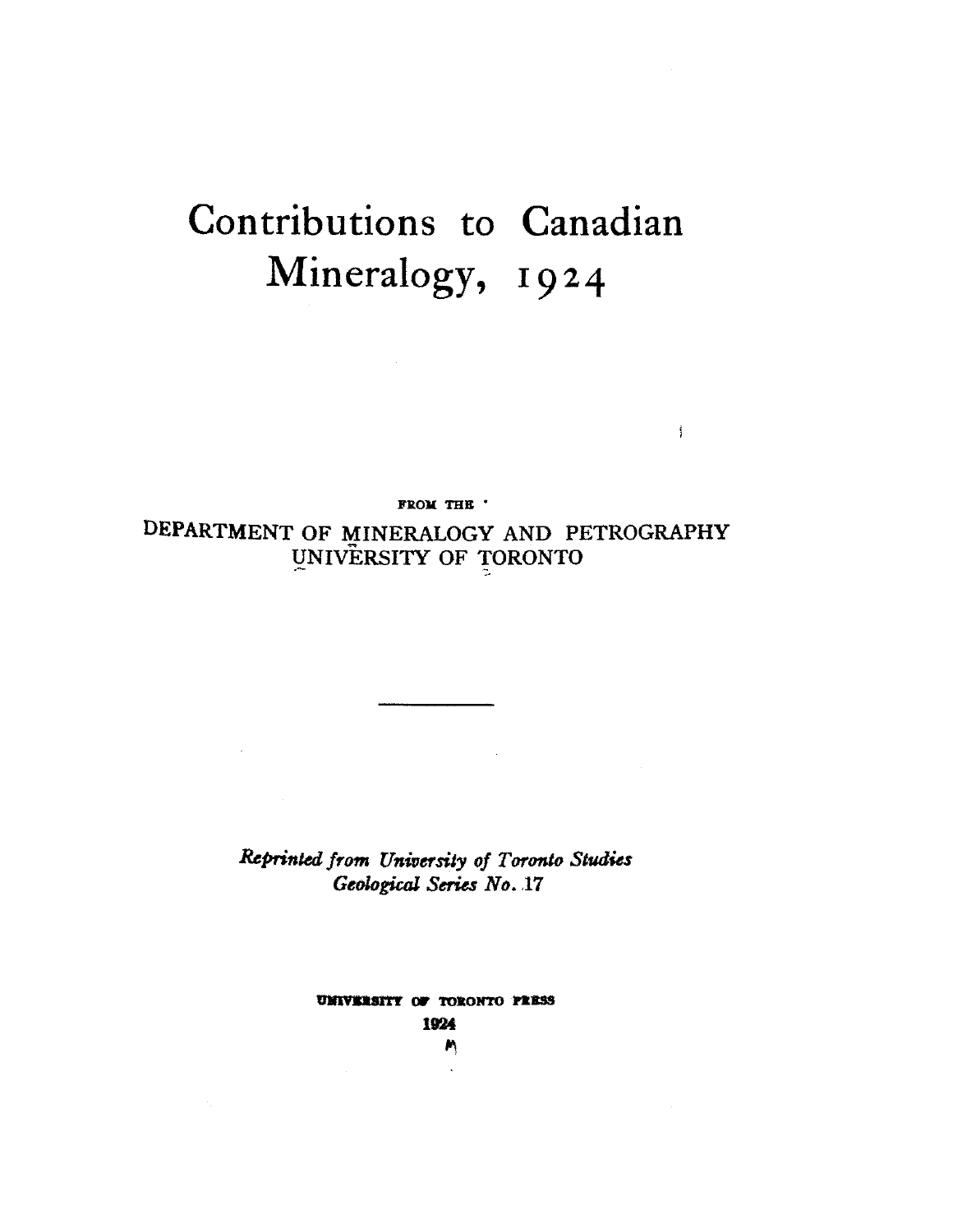## CHAPMANITE, A NEW HYDROUS FERROUS SILICO-ANTIMONATE, FROM SOUTH LORRAIN, ONTARIO

## By T. L. WALKER

(Presented, Mineralogical Society of America, Dec., 1923)

Recently, when on a visit to the Keeley Mine in South Lorrain, near Cobalt, Ontario, the writer obtained from Dr. J. Mackintosh Bell some specimens of a pulverulent olivegreen mineral, which occurs in association with very rich silver ores in well-oxidized portions of the veins at the Keeley Mine. Dr. Bell<sup>1</sup> has called attention to the deep weathering observed in some parts of this mine.

The principal associated mineral is silver, which is usually quite massive, although a considerable part is very finely divided and intimately associated with the green mineral. A sample containing 9.5 per cent. of metallics was found to have a specific gravity of 3.817. If it be agreed that the metallic portion is silver with a specific gravity of 10.5, the specific gravity of the pure green mineral must then be 3. 578. The finely-divided green mineral, when examined under the microscope in methylene iodide, is seen to be strongly doubly-refracting, and to possess indices of refraction which are always greater than 1.75. Dr. E. S. Larsen kindly examined some of the sample prepared for analysis, and reports as follows: "The material is very finegrained, and my data are only approximately correct. is in minute prisms or laths, with practically parallel extinction.  $\gamma$  is parallel to the length.  $\alpha$  is probably normal to a fiat face. The mineral is probably orthorhombic, and <sup>I</sup>think it optically negative, probably with a moderate or rather small axial angle. The following indices are only approximate:  $\alpha = 1.85$ :  $\gamma = 1.96$ ."

<sup>&</sup>lt;sup>1</sup>Bell, J. M., *Econ. Geol.*, Vol. 18, p. 684, 1923.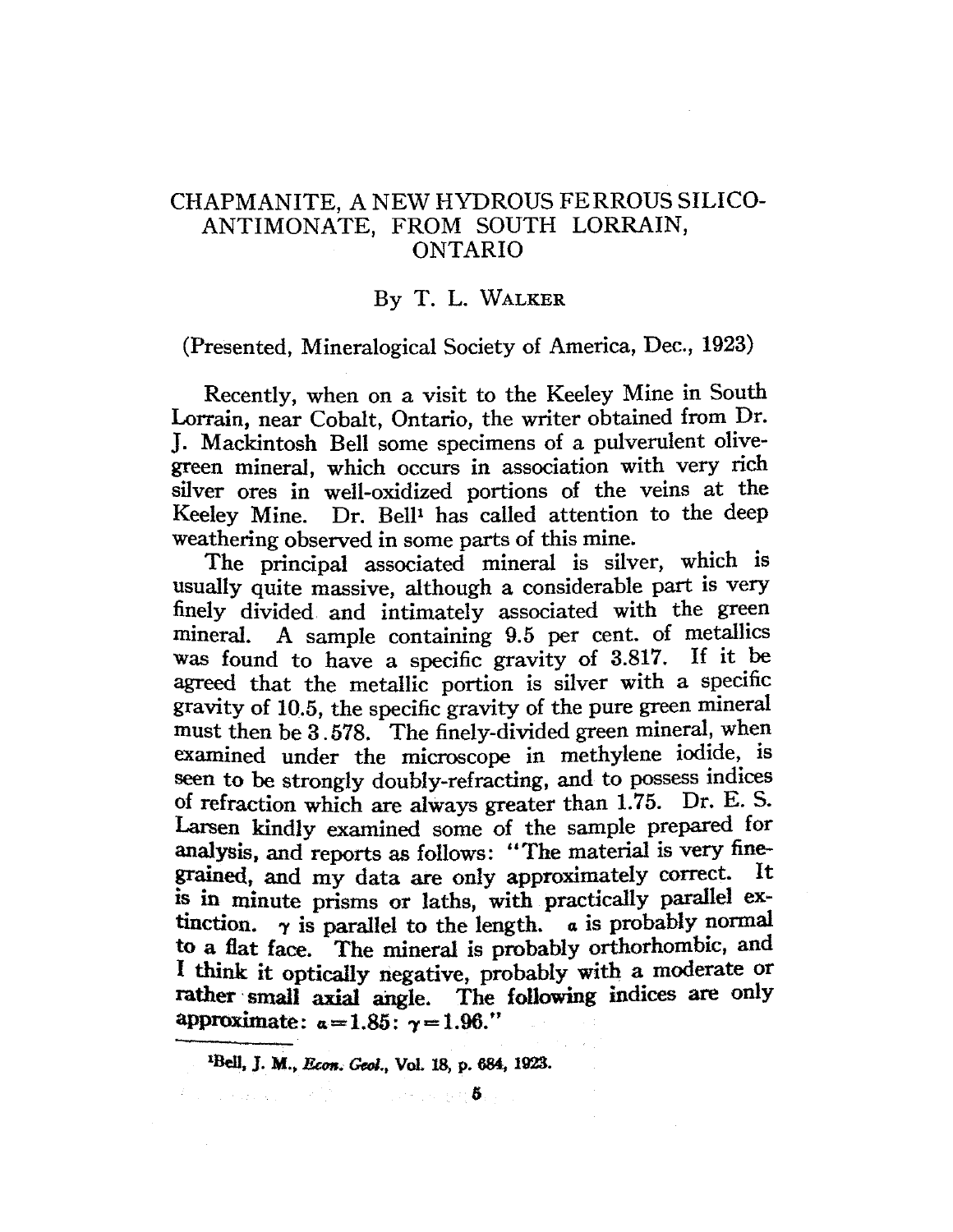For analysis a sample was prepared by taking the mixed powder and separating the green mineral by means of an electro magnet. Material which had passed through 100 mesh and been subjected to magnetic selection was found to contain nearly 10 per cent. of metallics. When heated with hydrochloric or sulphuric acid, the mineral is practically insoluble, as it is when heated with nitric and tartaric acids. On the other hand, it is very readily dissolved in hydrofluoric acid, so that a separation can be made by this means from the metallics. Some of the analytical results which follow are based on an analysis of the solution obtained from treatment with hydrofluoric acid, some are based on an analysis of the pure green mineral after the metallics had been removed by nitric acid, and others were obtained by treating the complex mixture containing both the green mineral and the metallics. In all cases the results are based on the pure green mineral minus the metallics.

The analysis by E. W. Todd follows:

|              | NiAs,             | Chapmanite |
|--------------|-------------------|------------|
| $FeO$ 33.91  | .471              | .471       |
|              | .006 <sub>1</sub> |            |
|              | .0005<br>.009     |            |
|              | .003              |            |
|              | $.001$ $).018$    |            |
| As 1.28      | $.017$ )          |            |
|              |                   |            |
| $SiO2$ 28.28 | .471              | .471       |
|              | .099              | .099       |
|              | .192              | - 192      |
|              |                   |            |
|              |                   |            |

99.62

From the above analysis it is apparent that the new mineral can be represented by the formula: 5FeO.5SiO.  $Sb_2O_5$ . 2H<sub>2</sub>O. The state of oxidation of the iron was determined by dissolving the mineral in hydrofluoric acid and titrating with potassic permanganate. Very concordant

 $\mathbf{f}$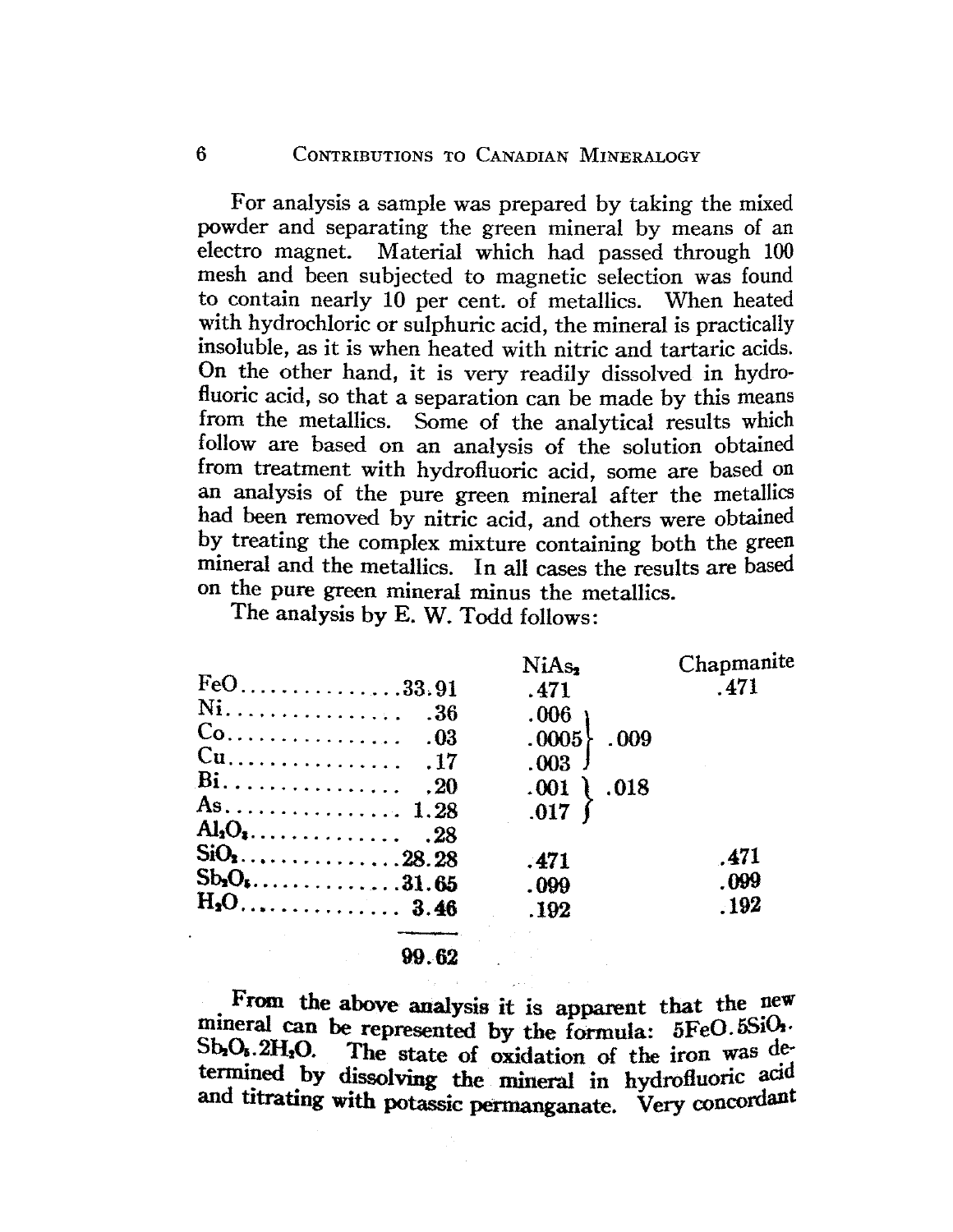results were obtained for water on air-dried material. This is the first natural silico-antimonate to be reported, though several titano-antimonates have been described,-lewisite, mauzeliite, and derbylite.

A portion of the sample containing 76.3 per cent. of chapmanite, and 23.7 per cent. metallics, was heated in an electric oven for periods of twenty hours at gradually increased temperatures, to determine the rate of loss of the water. Calculated on pure chapmanite the result is as follows:

| $110^{\circ}$ | loss                 | $.44\%$  |
|---------------|----------------------|----------|
| $137^{\circ}$ | 44                   | $1.04\%$ |
| $158^\circ$   | 66                   | $1.02\%$ |
| $185^\circ$   | 46                   | $1.23\%$ |
| $205^\circ$   | 44                   | $1.41\%$ |
| $235^{\circ}$ | $\ddot{\phantom{0}}$ | $1.43\%$ |
| $270^\circ$   | 11                   | $1.37\%$ |

At 270° the mineral lost its green colour and became pale brownish, due, apparently, to a change in the state of oxidation of the iron which would result in an increase in weight. No definite result was to be anticipated by heating beyond this temperature. It appears probable, therefore, that one molecule of water is held more loosely than the other.

. An incomplete analysis by E. W. Todd of the portion msoluble in hydrofltioric acid gave the following result:

| Silver                                                                         | 87.35  |
|--------------------------------------------------------------------------------|--------|
| $\text{Iron}\dots \dots \dots \dots \dots \dots \dots \dots \dots \dots \dots$ | 2.10   |
| Cobalt                                                                         | 1.04   |
|                                                                                | absent |
| Copper                                                                         | trace  |
| Mercury                                                                        | . 28   |
| $Bismuth \ldots \ldots \ldots \ldots \ldots \ldots \ldots \ldots$              | .52    |
| Arsenic                                                                        | 6.21   |
| Antimony                                                                       | 1.12   |
| Sulphur                                                                        | trace  |
|                                                                                | $-15$  |
|                                                                                | 98.75  |

•